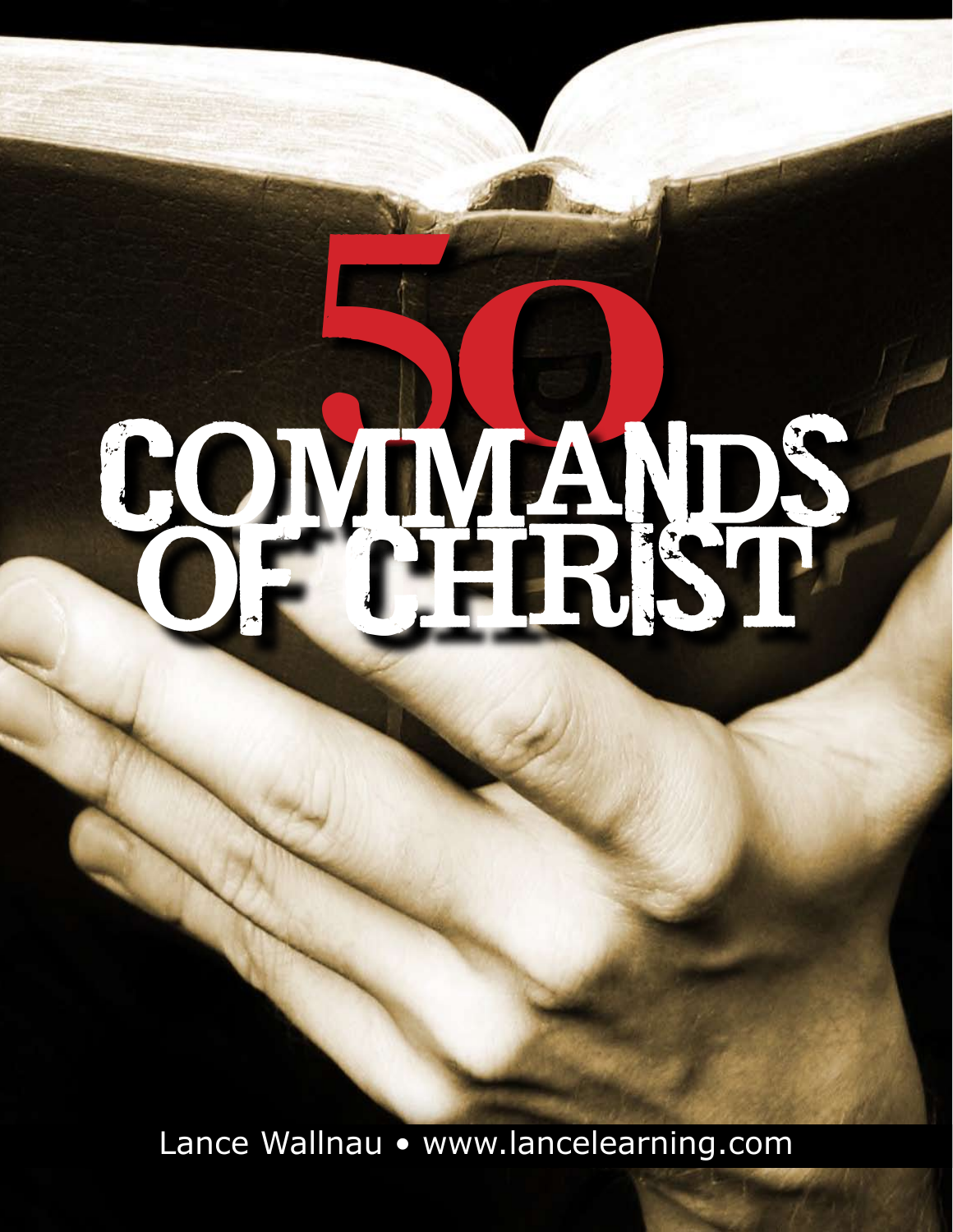T*he first followers of Jesus were a 'band of brothers' who traveled with him and learned from both his lifestyle and teaching, the sec<br>to bringing heaven to earth. As a rabbi it was expected that Jesus<br>would aive to his with him and learned from both his lifestyle and teaching, the secret to bringing heaven to earth. As a rabbi it was expected that Jesus would give to his chosen students his own interpretation of the scripture, and this he did in many commands. The commands made up a 'yoke' of teachings. Every rabbi had a specific 'yoke' of interpretations of scripture and commands. Jesus said His yoke was light - not cumbersome or complicated. It was a clear set of commands and commentaries on the popular schools of the day. Jesus' teaching, however was different. It came with authority and produced results that made lives better in tangible ways. Unlike other religious leaders, these were not mystical or abstract teachings*  to be interpreted by elite followers, but quidelines for living that every human *could understand and profit from. He committed this core curriculum to the disciples in the form of 50 commands. Many commands Jesus gave were to individuals, such as to the rich young ruler to sell all or to Peter to step out on the water. If we remove these, we have left about fifty general commandments.* 

Whenever a commandment is practiced, there is a blessing. These are not merely instructions<br>for followers of Jesus, but statements that define how mankind can live<br>in harmonious alignment with the laws that govern the phys **for followers of Jesus, but statements that define how mankind can live in harmonious alignment with the laws that govern the physical and moral universe. These non-optional life principles explain the law of cause and effect operating throughout the entire realm of creation. Like gravity, these laws apply to believers and unbelievers alike. A man who honors his wife and is diligent in his work is likely to have a more successful marriage and career than a person who claims to follow Jesus but is abusive to his wife or is lazy at work. When we practice the commands, we place our human hands upon the levers that shape the spiritual and physical realm we live. We become the farmer and our life becomes the field. Jesus' teaching, his words, become the seed that produces a harvest rich in blessing or barren of fruitfulness, depending on our diligence to work the soil of our hearts.** 



**Following the dramatic events of Jesus death and resurrection appearance, the sacred writings of Luke tell us that Jesus spent 40 days "teaching the disciples about the kingdom of God." (Acts 1:2) This was finishing school for the young Apostles. He had given them parting instructions before ascending to heaven:**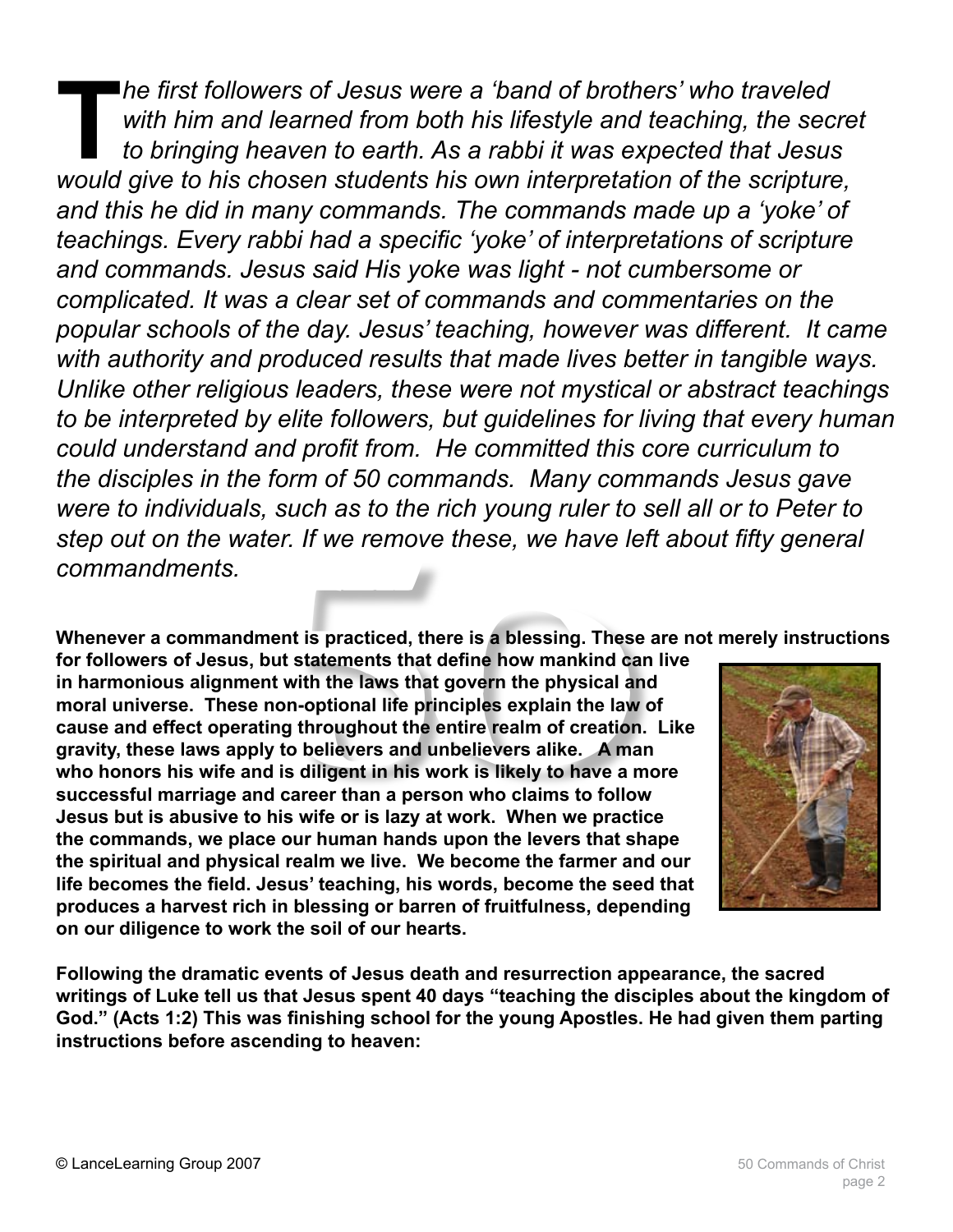# **"Go and make disciples of all nations, TEACHING THEM TO OBSERVE ALL THINGS I HAVE COMMANDED YOU." Matthew 28**

 $\frac{d_{\text{max}}}{d_{\text{max}}}\frac{d_{\text{max}}}{d_{\text{max}}}\frac{d_{\text{max}}}{d_{\text{max}}}\frac{d_{\text{max}}}{d_{\text{max}}}\frac{d_{\text{max}}}{d_{\text{max}}}\frac{d_{\text{max}}}{d_{\text{max}}}\frac{d_{\text{max}}}{d_{\text{max}}}\frac{d_{\text{max}}}{d_{\text{max}}}\frac{d_{\text{max}}}{d_{\text{max}}}\frac{d_{\text{max}}}{d_{\text{max}}}\frac{d_{\text{max}}}{d_{\text{max}}}\frac{d_{\text{max}}}{d_{\text{max}}}\frac{d$ 

**\_\_\_\_\_\_\_\_\_\_\_\_\_\_\_\_\_\_\_\_\_\_\_\_\_\_\_\_\_\_\_\_\_\_\_\_\_\_\_\_\_\_\_\_\_\_\_\_\_\_\_\_\_\_\_\_\_\_\_**

**Jesus saw his message of love and reconciliation as a word that should touch nations. He instructed his followers to teach the curriculum He taught them. Evidently the disciples did so because religious leaders complained to the Apostles "you have filled Jerusalem with your doctrine."**

# *What did these early followers of Jesus do that so impacted their culture?*

- **1. They continued to teach and practice Jesus' core curriculum the 50 commands of Christ.**
- **2. They lived as a community of genuine friends, built upon the practice of the presence of God made manifest in their lifestyle of fellowship, prayer, and mutual affection. They continued as a 'band of brothers' and taught others to do likewise, meeting from house to house and in the Temple.**

**As a result the first century followers of Jesus experienced and demonstrated extraordinary love, generosity, joy and powerful answers to prayer. This is what happens when the teachings of Jesus fill a city. There are incredible promises given to those who practice the 50 commands.**

# *Jesus promises 9 special rewards for keeping the commands:*

- **1. God will reveal Himself to you. John 14:21**
- **2. God will dwell in you. John 14:23**
- **3. Christ will be your friend. John 15:14**
- **4. You will receive Gods love. John 15:10**
- **5. You will genuinely love others. 1 John 5:2**
- **6. Your prayers will be answered. 1 John 3:22**
- **7. You will have true joy. John 15:11**
- **8. You will have peace. John 16:33**
- **9. You will be purified. John 17:17**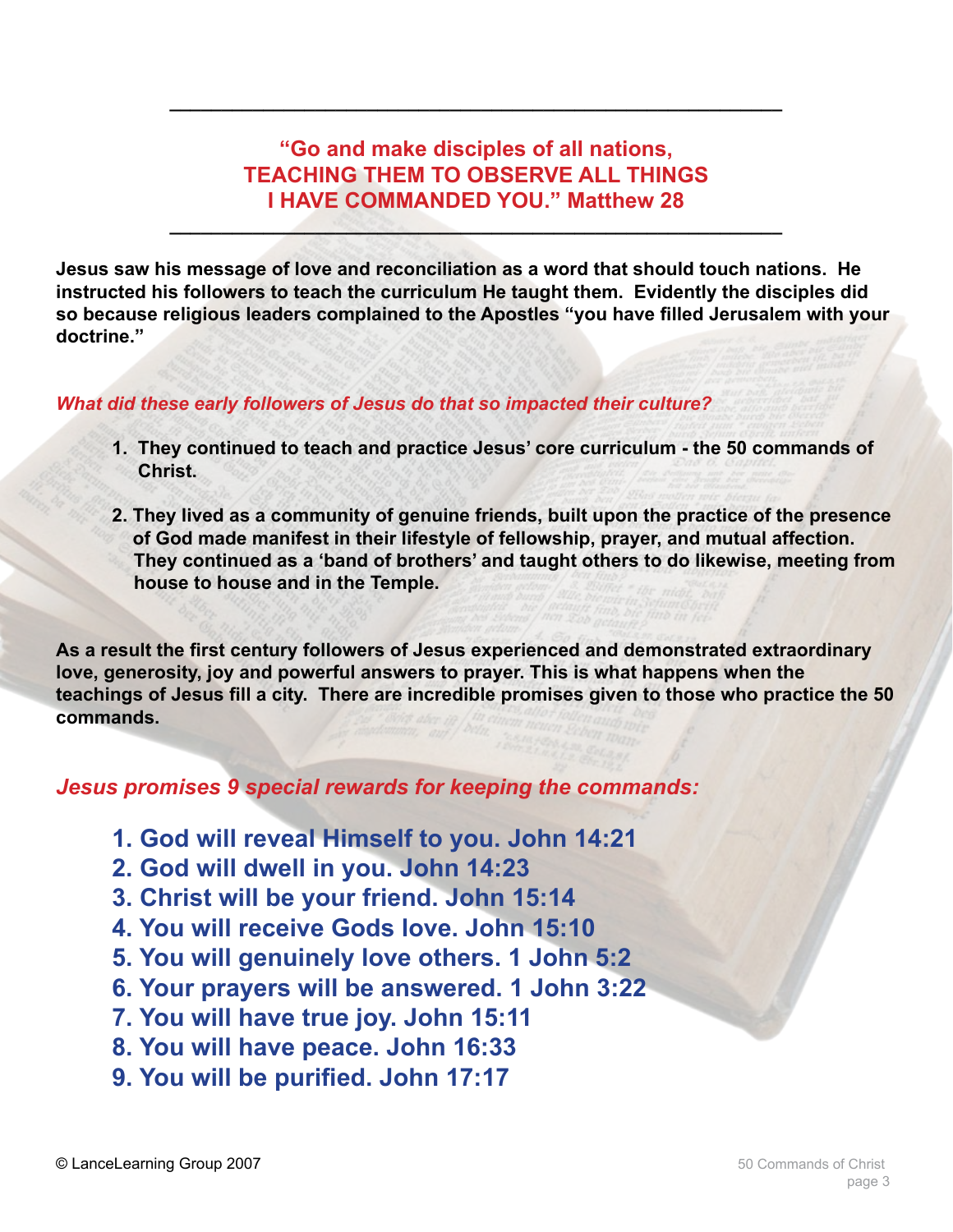*Is it possible that the cultural drift in nations such as the United States could be due to a focus on making converts and church members and not disciples?*

**\_\_\_\_\_\_\_\_\_\_\_\_\_\_\_\_\_\_\_\_\_\_\_\_\_\_\_\_\_\_\_\_\_\_\_\_\_\_\_\_\_\_\_\_\_\_\_\_\_\_\_\_\_\_\_\_**

**\_\_\_\_\_\_\_\_\_\_\_\_\_\_\_\_\_\_\_\_\_\_\_\_\_\_\_\_\_\_\_\_\_\_\_\_\_\_\_\_\_\_\_\_\_\_\_\_\_\_\_\_\_\_\_\_**

**These 50 teachings of Christ have the power to transform a culture or a nation.** 

**A follower of Jesus was hired by the United Nations to train a group of Scientists and PhD's from 20 countries whose special expertise involved oceanic studies. The group had been meeting at a University in Halifax, Nova PhD's from 20 countries whose special expertise involved oceanic studies. The group had been meeting at a University in Halifax, Nova Scotia for several weeks and this was to be their final class. They wanted the teacher to help them be more effective leaders, communicators and fund raisers in their field. He was told not to bring any theology into the training since many were from diverse countries: Muslim, Hindu, Buddhist, Communist, etc. This particular man was more accustomed to quoting freely from the Scripture and was concerned if he could teach and be relevant to the needs of the U.N. if his faith was not welcome. Upon reflection, it occurred to him that much of Jesus teaching is universal. He observed that the first 25 commands can be taught and practiced by anyone, so he reworked his training and his language so that the powerful ideas he learned as a disciple could be applied to that diverse group of scientists without them knowing the Scriptural source. The students rated it the most effective class they had ever taken! He learned a powerful lesson- followers of Jesus can be covert and overt! If overt, you can personally evangelise an individual and afterward disciple them. However, when dealing with a nation, an institute, corporation or government especially one that does not adhere to the Bible, you disciple the nation first by teaching a new and superior way of getting results and then use the platform of credibility provided through your success to show more fully the principles of faith that produce those results. By teaching solutions to problems that showcase a new way of thinking, your 'good works' will build you a platform to share more fully about your personal beliefs and your faith. Imagine what the world would be like if the sons and daughters of world leaders were taught the relevance of Jesus' sayings on leadership? They would learn to understand rather than react to differences, learn to see God's handiwork in diversity, and learn how to influence others through humility and flexibility rather than intimidation or manipulation. This is the global teaching assignment present day disciples must engage. The sayings of Jesus can build common ground for peace when all other religious and political philosophies fail.**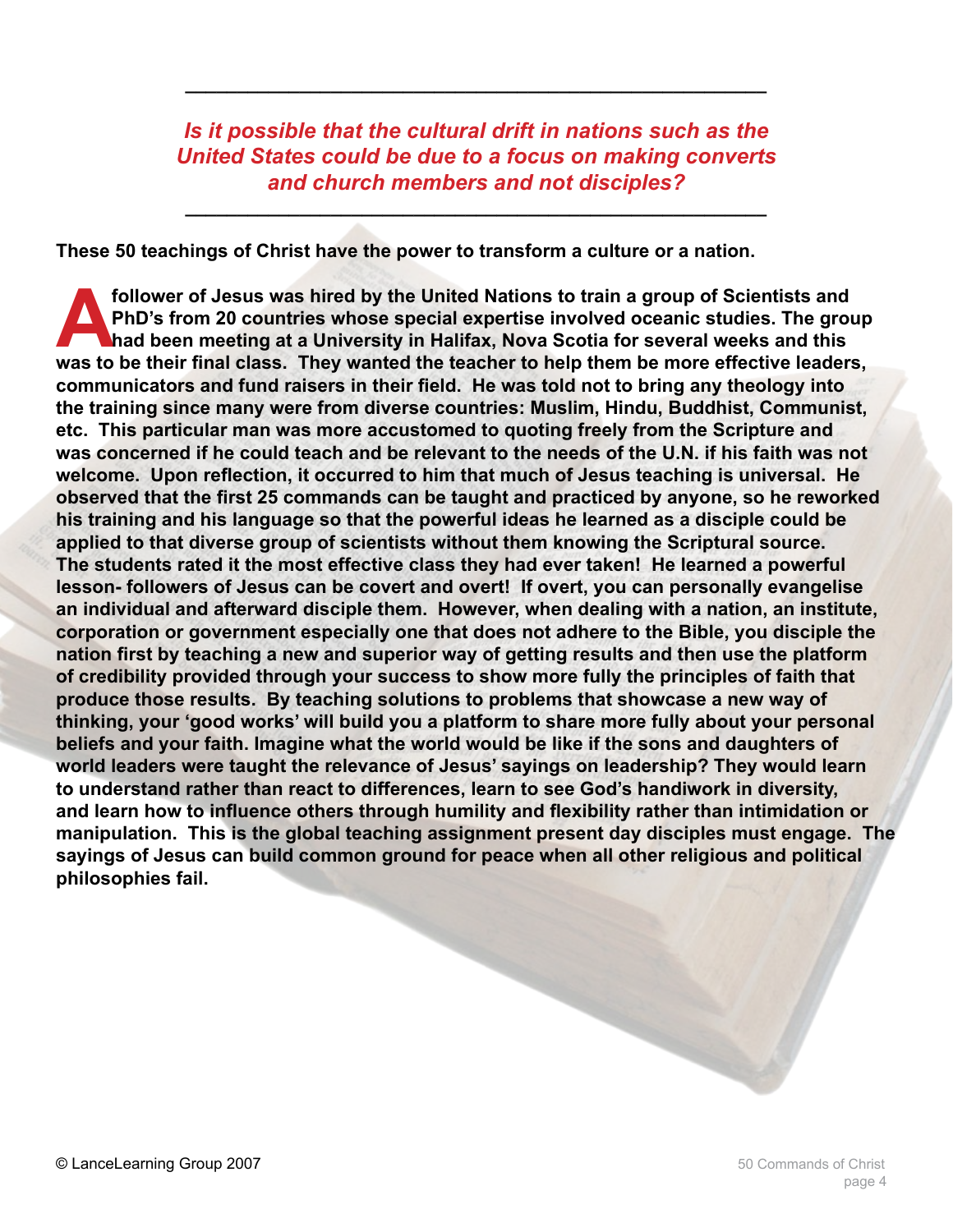**Leaders in Colombia understand this. For many years the cocaine drug lords have had more money and better equipment than the national army! The United States assisted Colombia by providing eight Black Hawk helicopters to balance the military disparity of weapons. While this helped, it did not stop the seemingly invincible power of bribery and corruption that followed the money trail. A handful of followers of Jesus decided to do something and began presenting the wisdom of God's words as part of a leadership development program. They started where nobody wanted to go -** *the prison system***. This was where all could see how powerful the cartel was, as criminals were treated like holiday guests with special rooms, meals and entertainment. Recent feedback on the results of this program are powerful! When presented as "***Leadership Principles***" the teachings of Scripture have been able to thwart the powers of the mighty drug cartel of Colombia and initiate the transformation of all their prisons- 61,000 inmates and 8000 guards. The same results have been achieved in the judicial system of Guatemala. Now 200,000 soldiers in Colombia and 100,000 civil servants in Guatemala are experiencing the transformational power of Jesus teaching.** 

**Indeed, wherever there is a problem of global proportions, there is a solution for those willing to apply principles of faith and wisdom. The AIDS crisis in Uganda nearly wiped out a country and destabilized an entire region of Africa. The solution came from a dialogue between the President and men of faith. They worked together to find the keys in Jesus' teaching and discovered that, when applied, the call to purity, self control, faithfulness and wisdom not only reduced the plague from 30% to 5% in 3 years, but helped revitalize the national economy!** 

**What about the current conflict in the Middle East? Is there a role for 21st century people of faith and the sayings of Jesus?** *Yes!* **Jesus is respected as a true Prophet in the Qur'an. What would happen if the sayings of Jesus were made the centerpiece for dialogue in centers of Islamic influence? The links that connect Jesus and Islam are much deeper, more complex and intricately woven than most would expect. He is respectfully referred to as 'Isa bin Maryam' or Jesus son of Mary. According to the Holy Quran, Isa bin Maryam is a prophet like Mohammed, Moses and David. While Muslims emphasize that Isa was only a prophet, Islamic scriptures paint a different picture. The Quran acknowledges Jesus' divine birth, earthly miracles, messianic mission, ascension to heaven, divine return, victory over the anti-Christ (al-Dajjal), and eventual global theocracy. Eleven times Isa bears the title "Messiah," and his mother, Virgin Mary, is the only woman mentioned in the Quran. The Quran proclaims Isa to be sinless and holy. Spread over fifteen different Suras (chapters), Isa is spoken of as "the Word of God," "the Spirit of God" and a "Sign of God." Indeed, there are many differences between Islam and Christianity, but there are equally great differences between Christians and Hindu's, Buddhist and Communists. The vast majority of 1.3 billion Muslims are not extremists. The common ground of all three faiths in Abraham (Hebrew, Islam and Christianity) should be more than enough to build a platform for peace. It is the devil who desires war and destruction. God blessed Ishmael and told him there would be kings coming out of his lineage. Those kings need to meet kingdom ambassadors. Now, more than ever, we need those who follow Jesus to step into the gap and serve nations by teaching solutions to problems through the commandments of Christ. Truly, if Jesus is lifted up, he will draw all men unto him.**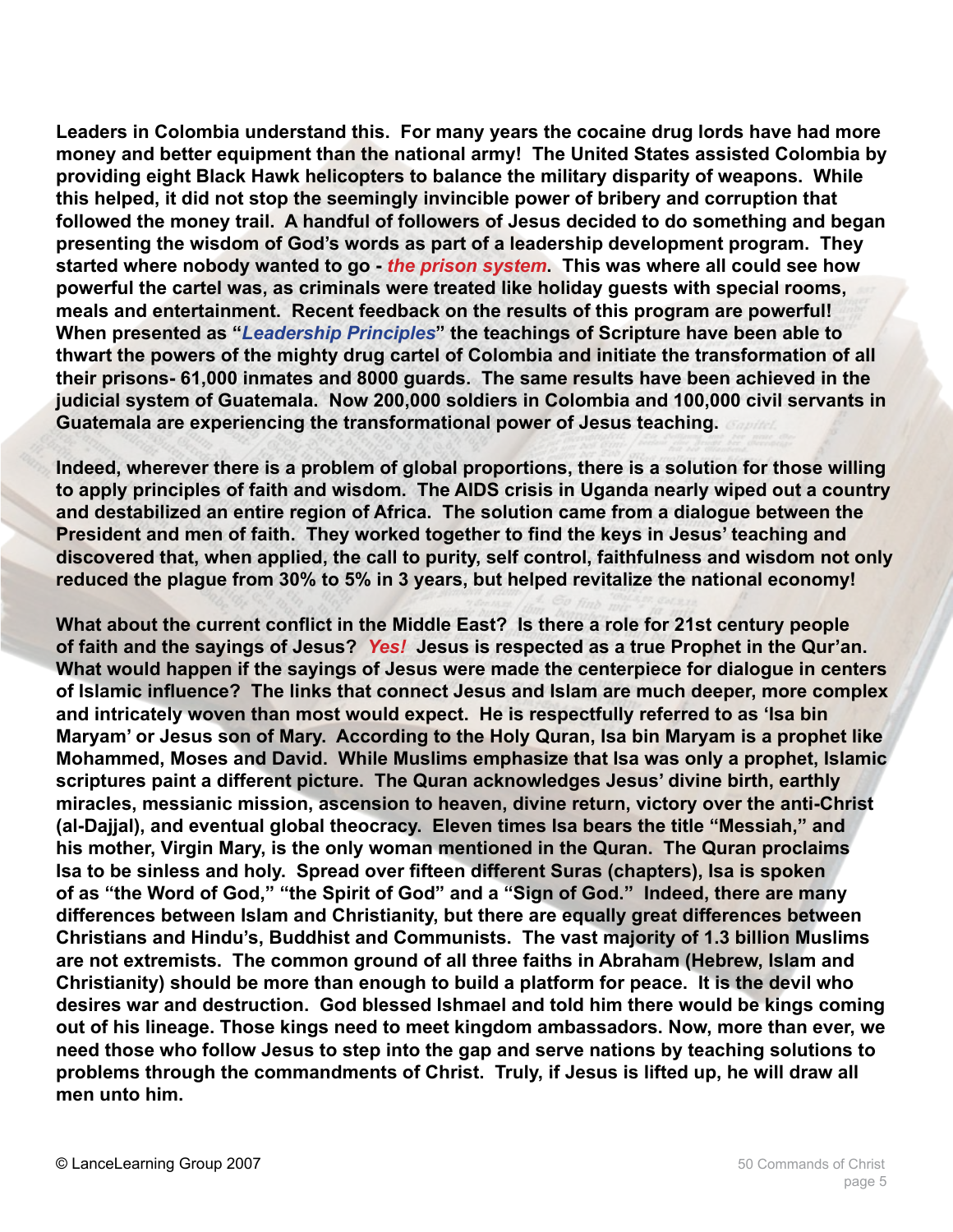**I have intentionally described these first 25 commands in terminology I would use in teaching Jesus commands as principles that apply to any nation or people. You could no doubt find other ways to render the meaning, application or interpretation of the same scripture.**

# **Teachings Of Jesus For All Peoples And Times**

## **1.** *Be Reconciled*

#### **Matthew 5:23-24**

**•Learn to walk in harmony with others, discerning their needs and building bridges.**

**•Valuing people more than things**

# **2.** *Do Not Commit Adultery*

# **Matthew 5:29**

 **•Learn to protect your marriage and your children •Mastering the appetites of the physical senses and building the spiritual senses to discern right from wrong.**

# **3.** *Keep Your Word*

#### **Matthew 5:37**

**•Learning to make commitments you keep and recognizing how personal integrity feeds our confidence and influence.**

**•Understanding the power of words and expectations**

# **4.** *Go the Extra Mile*

#### **Matthew 5:38-42**

 **•Giving beyond what is required to change the context of the relationship. Roman law required any Jew to carry a Roman backpack for one mile in any direction. By offering to go beyond a mile, the follower of Jesus made the Romans curious and created a door for sharing your beliefs.** 

# **5.** *Love Your Enemies*

#### **Matthew 5:44-46**

**•Destroying your enemies, by making them your friends. Whatever you give energy too expands. By feeding hate you get more hate. By loving enemies we feed another powerful spirit, and it in turn, feeds us with peace of mind.** 

# **6.** *Be Perfect*

# **Matthew**

**•Learning to compare yourself to the standard that Is highest rather than excusing yourself by comparisons to others**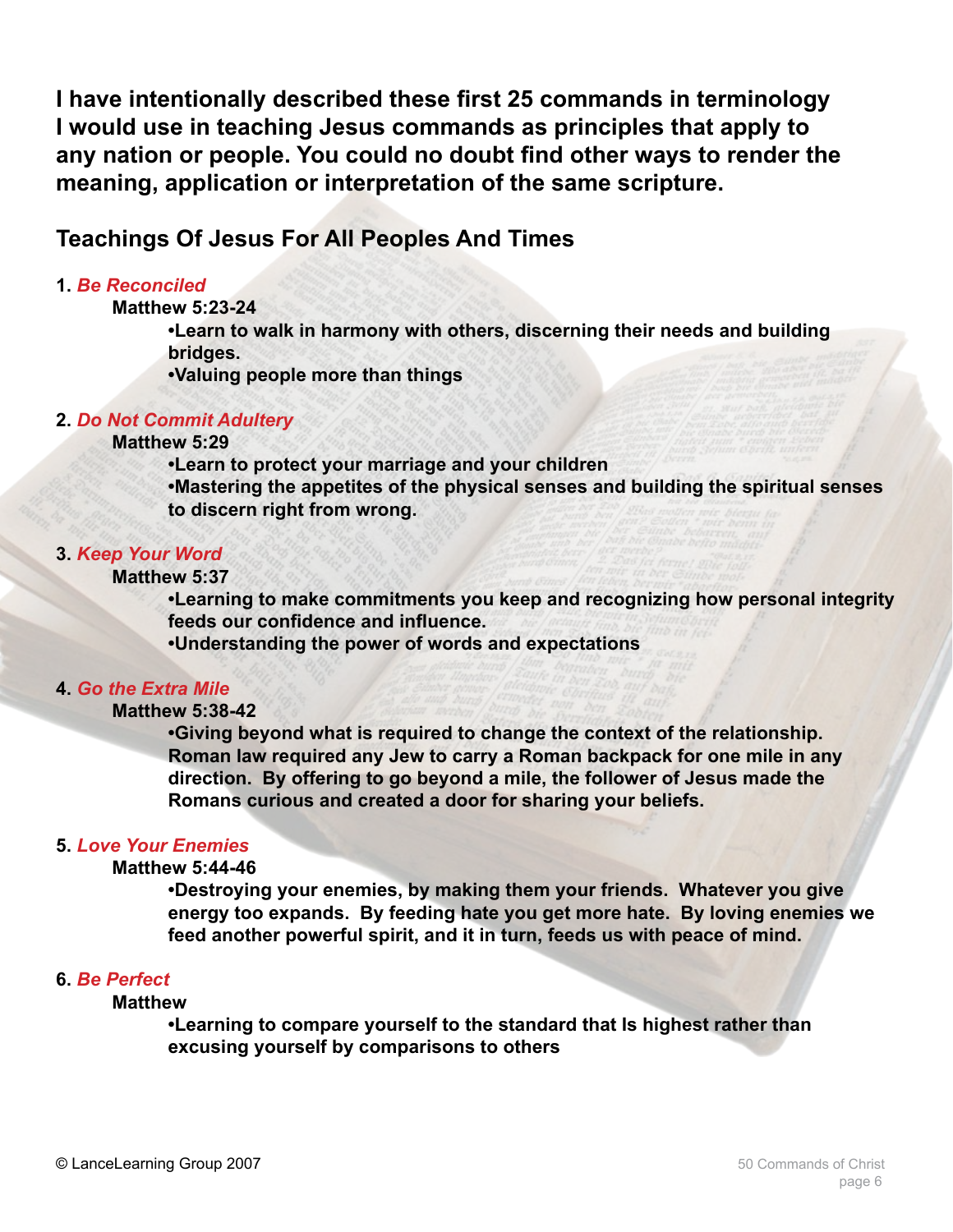# **7.** *Practice Your Spirituality in Secret*

# **Matthew 6:3-4, 17-18**

 **•Learning to live your highest values in secret and not for the applause of men. Understand that private victories of self mastery lead to public victories.** 

#### **8.** *Lay up Treasures*

#### **Matthew 6:19-21**

 **•Learning to distinguish that which is temporal from that which lives on in eternity. Investing in that which has ultimate value gives you access to resources others cannot steal or take from you.** 

#### **9.** *Judge Not*

## **Matthew 7:1-3**

 **•Learning to see clearly without the distortion of anger or self interest. •Learning to discern hidden causes behind surface activity and understanding the universal law of cause and effect in harvests that follow our attitude.**

#### **10.** *Do Not Cast Pearls*

#### **Matthew 7:6**

 **•Learning to rightly discern the time and place to share that which you value most.**

#### **11.** *Ask, Seek, Knock*

#### **Matthew 7:7-8**

**•Realizing that the Universe you live in rewards perseverance and if you persist you shall be rewarded.**

# **12.** *Do unto Others*

#### **Matthew 7:12**

**•Understanding how to practice genuine sensitivity to the needs of others. •Realizing your common humanity and asking yourself how you would want to be treated in a situation, and treating others accordingly.**

#### **13.** *Choose the Narrow Way*

#### **Matthew 7:13-14**

**•Recognizing that the easy way does not yield the same reward as deliberately choosing the harder but superior way.**

#### **14.** *Beware of False Prophets*

#### **Matthew 7:15-16**

**•Learning to test the ideas that influence us through the persuasion of others.**

#### **15.** *Be Wise as Serpents*

# **Matthew 10:16**

 **•Learn to wisely read and adapt to an environment so that you can achieve the honorable outcome you seek.**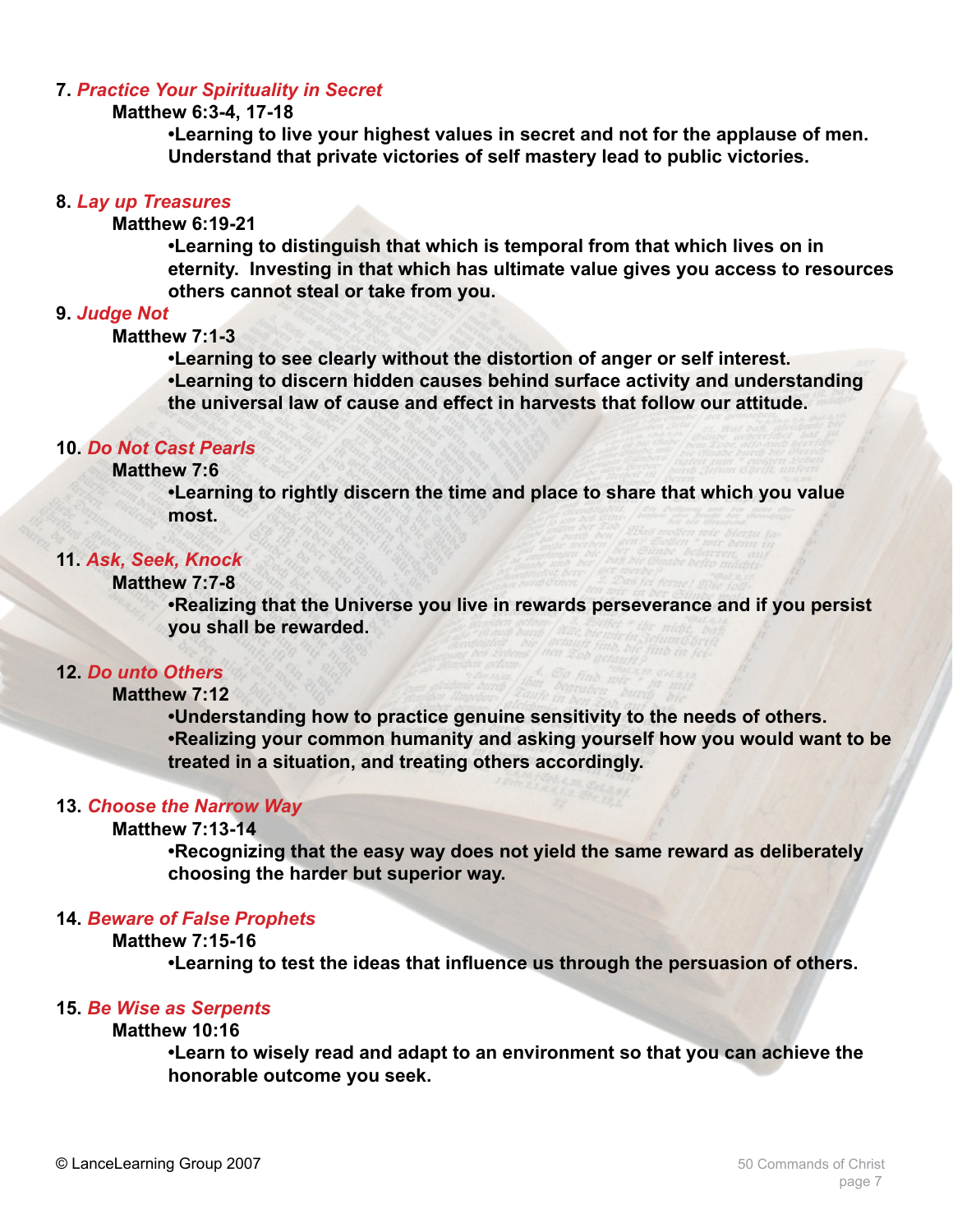### **16.** *Honor Your Parents*

#### **Matthew 15:4**

**•Learn to recognize and appreciate the sacrifice and investment of those who helped you grow.**

#### **17.** *Beware of Leaven*

#### **Matthew 16:6**

**•Learn to discern the subtle influence of insincerity and hypocrisy in living your core values.**

# **18.** *Deny Yourself*

# **Luke 9:23-25**

**•Learning to say "no" when the call of a greater "yes" is on your life. •Learning that self control is the master aptitude.**

# **19.** *Despise Not Little Ones*

# **Matthew 18:10**

**•Learning to balance priorities so that you invest and care for the weaker and more vulnerable status of children.**

#### **20.** *Go to Offenders*

#### **Matthew 18:15**

**•Learning to take the initiative to heal relationships that have been damaged in your life.**

#### **21.** *Beware Of Covetousness*

#### **Luke 12:15**

**•Realizing that your happiness can never be defined by what you own, rather, life's truest riches are free for anyone who values people more than things and others before themselves. True contentment is built on the bedrock of what is eternal.**

#### **22.** *Go to Offenders*

#### **Matthew 18:21-22**

**•Taking the initiative to release yourself and others from captivity to their destructive behavior.**

#### **23.** *Honor Marriage*

#### **Matthew 19:4-6**

 **•Realizing that there is no clearer test of your real character than the way you treat the ones who are closest to you. Your devotion to God is revealed in the quality of your commitment to your spouse. Faithfulness to another enables you to appreciate Gods unchanging devotion toward you as one of His own covenant people.**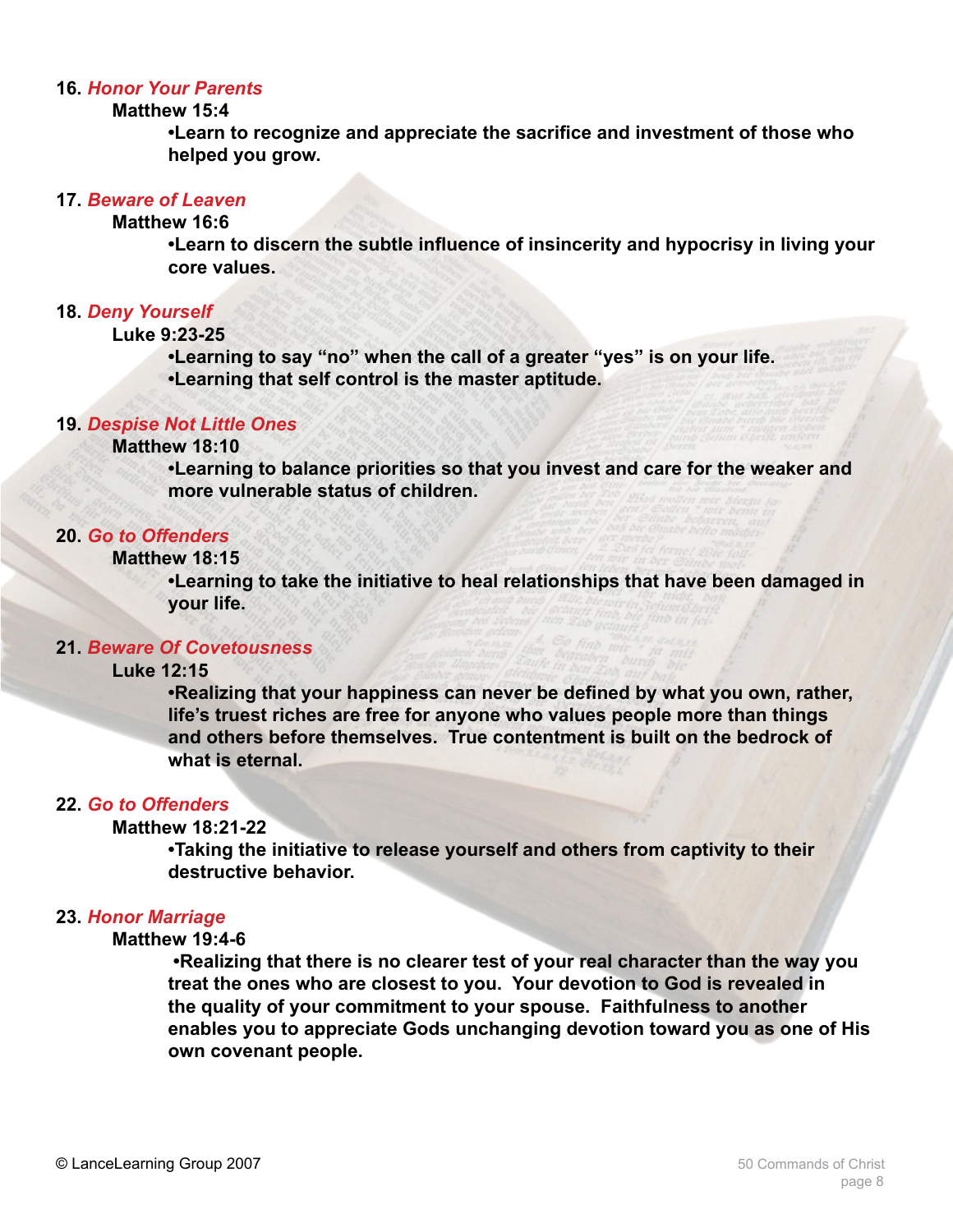#### **24.** *Be a Servant*

#### **Matthew 20:26-28**

**•Understanding that true greatness is not wrapped up in title or position but rather your capacity to set aside a selfish agenda in order to take up an agenda of service.** 

**•Discerning the difference between false and genuine leadership by embracing a role of service over significance.** 

**•Real leadership starts with leading yourself, and committing your energies to do for others what they cannot do for themselves.**

#### **25.** *Beware of the leaven of Herod*

**•Recognizing the subtle corruption that permeates mans philosophies in contemporary political discourse.**

These first 25 commands can be presented to any culture and any nation in such a way<br>as to provide universal principles for practice. These commands, especially 26-28 coul<br>actually continue to be presented as principles an **as to provide universal principles for practice. These commands, especially 26-28 could actually continue to be presented as principles anyone could apply, however there are certain commands only a devoted follower of Christ can meaningfully enter into. I list them as 26-50.** 

**\_\_\_\_\_\_\_\_\_\_\_\_\_\_\_\_\_\_\_\_\_\_\_\_\_\_\_\_\_\_\_\_\_\_\_\_\_\_\_\_\_\_\_\_\_\_\_\_\_\_\_\_\_\_\_\_\_\_\_\_\_**

**Let the strong of the strong of the strong system of the find?** 

#### **26.** *Bring In the Poor*

#### **Luke 14:12-14**

**•Recognizing that your abundance enables you to demonstrate Gods reality to others.**

**•Remembering that you are a steward and not an owner of your possessions and that God is free to direct you at any time to acts of unselfish investment in others who cannot repay.** 

#### **27.** *Render to Caesar*

#### **Matthew 22:19-21**

 **•Learning that honoring authority is a principle of Gods design and in doing so you honor Him.**

 **•Expressing that gratefulness to God and others for the ways they have benefited you is superior to murmuring.**

**•Knowing that God requires honesty in paying what is required to secular authorities.**

#### **28.** *Love Your Neighbor*

#### **Matthew 22:39-40**

 **•Demonstrating your love for God by honoring man who is made in His image.**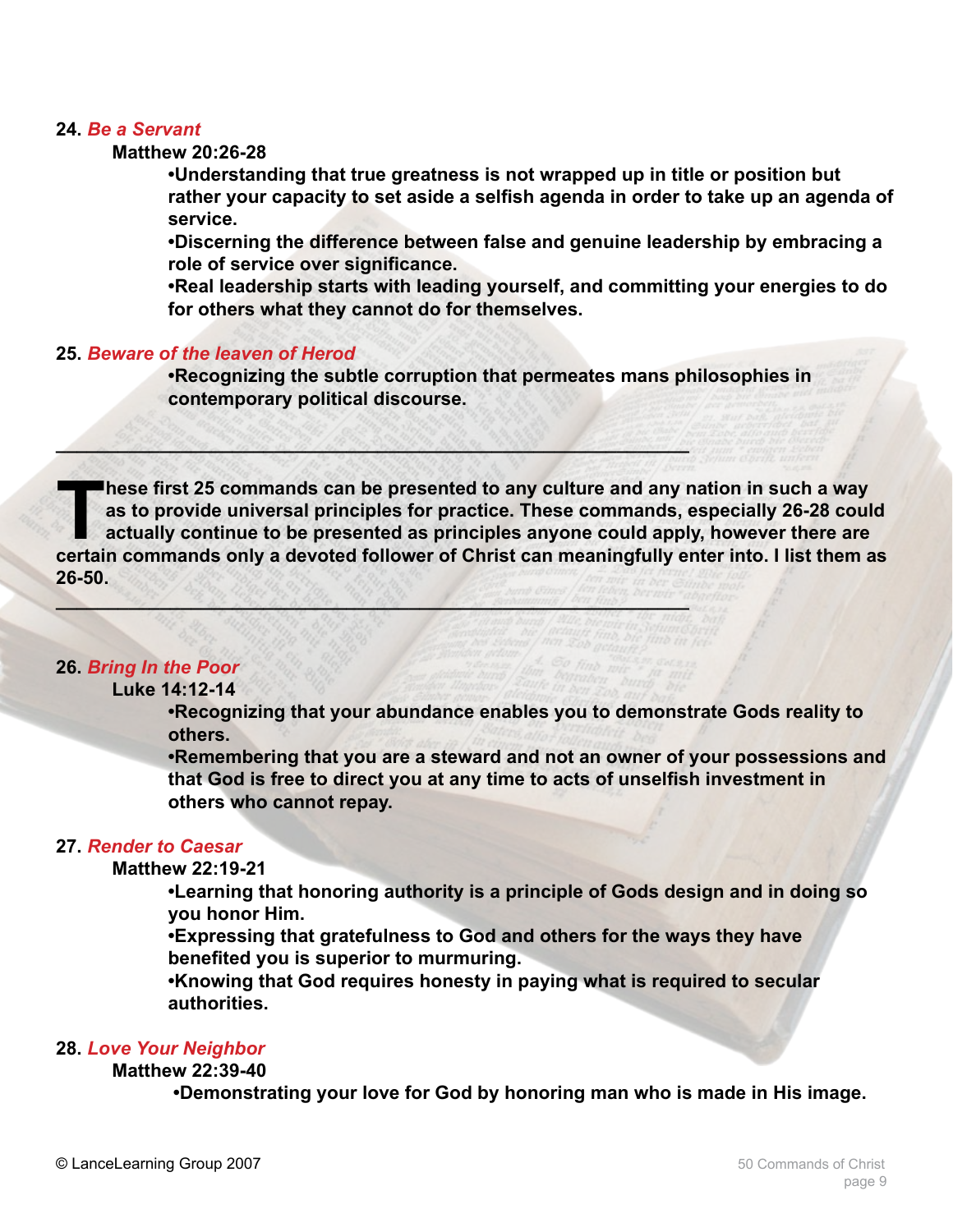#### **29.** *Repent*

#### **Matthew 4:17**

**•Turning your thinking and behavior around to agree with the things God is saying.**

#### **30.** *Follow Me*

# **Matthew 4:19**

**•Remembering that you are not practicing a sterile system of principles, but following a living dynamic person who makes Himself real to you through His indwelling Holy Spirit.**

#### **31.** *Rejoice*

# **Matthew 5:11-12**

**•Understanding that righteousness is sometimes celebrated and at other times ridiculed. You are free to interpret some opposition as an indication that you are challenging the right things and will therefore be respectful but happy about the rejection of your message.** 

#### **32.** *Let Your Light Shine*

#### **Matthew 5:16**

**•You will let your good works speak more loudly than your good words as I demonstrate the superiority of Christ's life by illuminating the darkness with acts that help others in unexpected ways.**

#### **33.** *Honor Gods Law*

#### **Matthew 5:17-18**

**•Understanding that Christ did not come to destroy the law but to fulfill it by making it possible for you to live the law of love through the power of His Spirit.**

## **34.** *Seek First the Kingdom*

#### **Matthew 6:33**

**•Discerning that the highest priority in your life is to do the will of Him that sent you and to complete your current kingdom assignment.**

**•Being confident that your pursuit of heavenly priorities will be rewarded by heavenly provision.**

# **35.** *Fear Not*

# **Matthew 11:15**

**•Discerning the power of perfect love to cast out all fear. •Welcoming the only fear that actually produces blessing- the fear of God- who observes your paths and is rewarding or disciplining you according to your behavior in His sight.**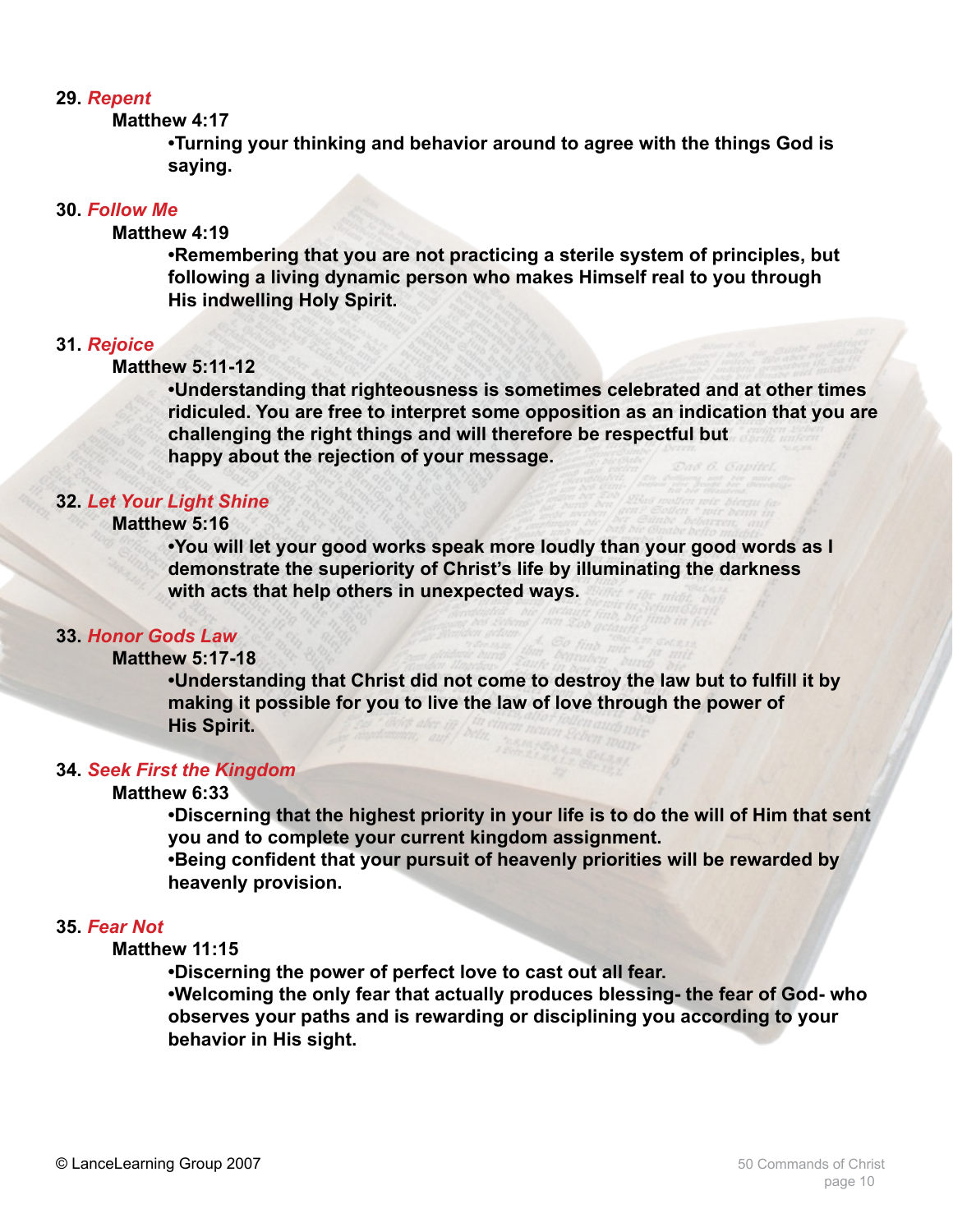#### **36.** *Having ears to Hear Gods Voice*

# **Matthew 11:15**

**•Being attentive to the projects and priorities God shows you so that you can give them your undivided attention.** 

**•Cultivating a lifestyle of listening so that you can be sensitive to the sound of His voice.** 

 **•Learning to honor the prompting of your spirit and the still small voice of conscience.**

#### **37.** *Take My Yoke*

#### **Matthew 11:28-30**

**•Knowing that as you come to Christ you find rest for your soul that no other source can satisfy.** 

**•You willingly adjust to His teaching so that you can plow in the field He places you with accuracy.**

#### **38.** *Be a House of Prayer*

# **Matthew 21:13**

**•Learning that prayer is the very atmosphere of God's house realizing that as you engage in steadfast prayer you are building a habitation for Gods will to be done completely in your life as a living temple of His Spirit.** 

#### **39.** *Ask In Faith*

#### **Matthew 21:21-22**

**•Understanding that Gods words will feed your spirit that your words will have the power to release His will in the earth. Therefore, fill your heart with His Words and speak that which is in agreement with Him, believing that what you say will come to pass.**

# **40.** *Love the Lord with All Your Heart*

#### **Matthew 22:37-38**

**•Realizing that God is deserving of your full and entire affection, you will therefore guard your heart so that nothing will be more important to you than pleasing the one who gave His infinite and utmost for you.**

#### **41.** *Watch for His Return*

#### **Matthew 24:42-44**

 **•Keeping your attention upon the fact that there will be a literal return of the resurrected Jesus and that your stewardship of influence and blessing will be evaluated to determine your reward.**

# **42.** *Take, Eat, Drink*

#### **Matthew 26:26-27**

**•Realizing that you must continually examine your state lest you become hardened by the subtle deception of sin. Eating and drinking the body and blood of Christ in a worthy manner so that the grace quickening power of this sacrament can infuse you with life.**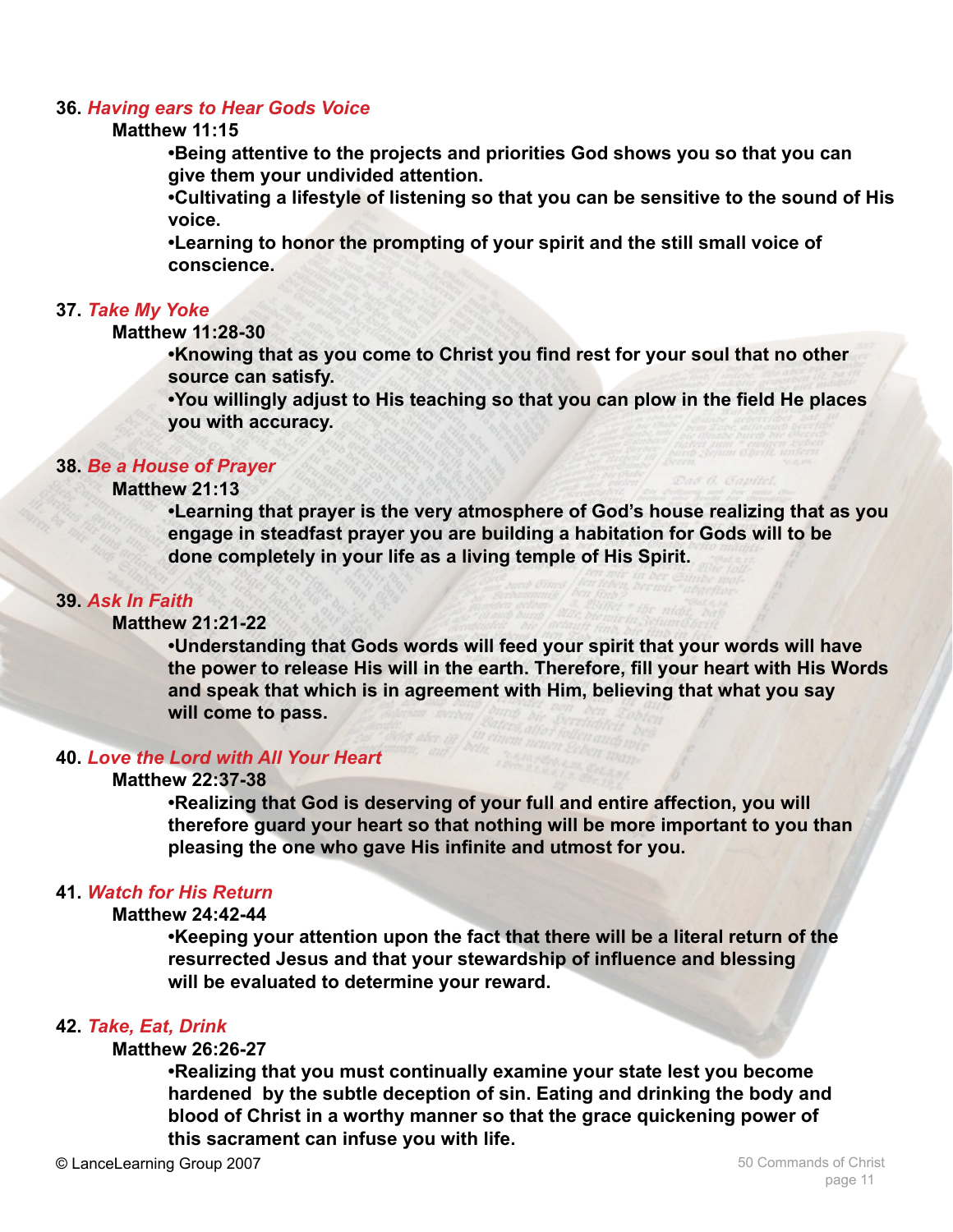# **43.** *Receive Power to Become Sons of God*

#### **John 1:12-13,**

**•Understanding that you have been received by Him and are therefore a new creation, a full member of Gods own family, partaking of the divine nature that is worked out in you daily as you abide in Him and His words. You now have authority at the throne of grace to present your needs and to represent the authority of heaven on earth in the scope of your assignment.**

# **44.** *Keep My Commandments*

# **John 14:15**

**•Knowing that as you abide in His love He abides in you and you make your way prosperous and filled with His Joy and Peace.**

# **45.** *Watch and Pray*

# **Matthew 26:41**

**•Understanding that your spirit may be willing but your natural man is weakened under the downward pull of the earth, flesh and temptation augmented by the devil. Therefore you will be diligent to experience Gods power to deliver you from evil by drawing nearer to Him daily and especially at the very time you feel weak and susceptible to temptation.**

# **47.** *Feed My Sheep*

# **John 21:15-16**

**•Understanding the importance of taking heed to both yourself and those whom you have influence over in the kingdom so that they may be properly nourished in the revelation of the Word. Purposing to do the will of God regardless of cost and investing in the growth of other believers.**

#### **48.** *Teach all Nations and making Disciples*

#### **Matthew 28:19**

**•Remembering that you are called to not only feed the flock where you live but to teach other nations the truths that can bring the blessing of Christ's commandments to them. Believing that you can play a part in making disciples of nations. You can serve leaders of nations by healing their national sickness much like a believer heals an individual's sickness, and like Joseph or Daniel, serve your way into a place of influence.**

#### **49.** *Baptizing them*

# **Matthew 28:19**

**•Remembering that the death, burial and resurrection of Jesus is something you experience fully the moment you were born into the kingdom and that this experience of a new beginning is manifest in waters of baptism.**

**• Realizing the message of forgiveness and reconciliation can touch entire nations.**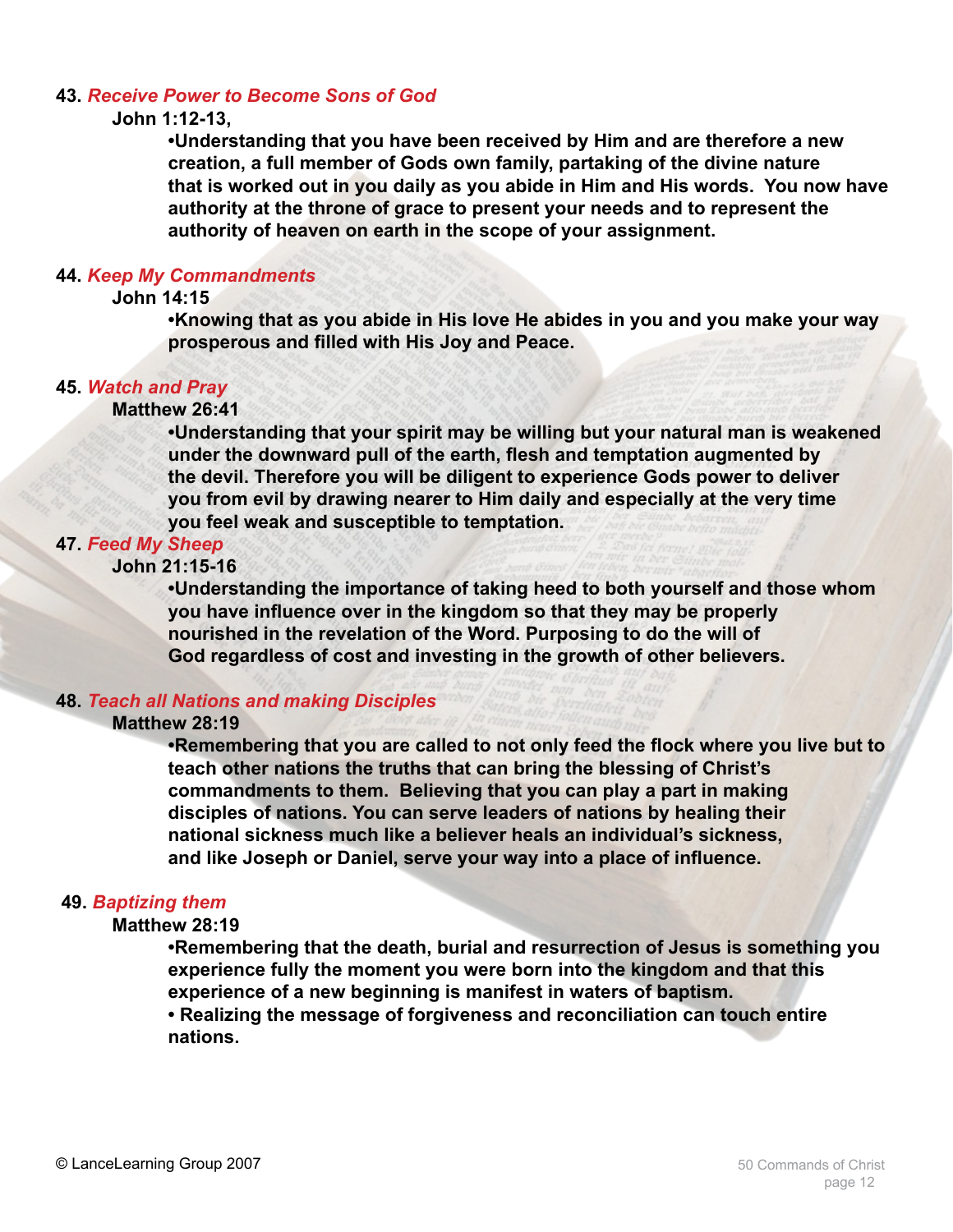### **50.** *Receive Gods Power and Demonstration*

#### **Luke 24:49**

**•Realizing that the life God has called you to live cannot be lived without the power of His Spirit continuously filling you. Jesus knows that you cannot stand apart from Him and has commanded you to be filled daily with the power of His grace and to pray for the sick and set free those that are bound. You are able to speak words with great penetration and impact because He has called you to be clothed with power from on high and will use your words to fix lasting impressions in the hearts of others.**

**TREAD THE GET ARE THE GET ARE THE GET ARE THE SPIRIT AND THE CALL THE MORE THE SPIRIT AND Life. They have within them the capacity to produce supernatural fruit. He told his followers: "If ye abide in me and my words abid Life. They have within them the capacity to produce supernatural fruit. He told his followers: "***If ye abide in me and my words abide in you , you shall ask whatever ye want master***," and expected the Holy Spirit to fully take up the role of leading them into all truth in that his physical departure would be to their advantage.** 

**What would it look like if we were to be as He is, in this world? The nine virtues of the Spirit describe the perfection of Jesus' character. They are called the fruit of the Spirit. Jesus taught the disciples that a tree is known by it's fruit and a character is known by it's deeds. The nine virtues or expressions of the fruit of the Spirit are: Love, Joy, Peace, Patience, Kindness, Goodness, Faith, Meekness, and Self Control.** 

**All these expressions of the divine nature exist in you because the Spirit of Christ dwells in you. This is the divine nature in every person born from above... to minister Christ is in practical terms, to impart supernatural grace in...**

- **•Love to the unlovely •Peace to the fearful or frustrated •Joy to the sad and depressed •Patience to the driven •Gentleness to the rude •Goodness to the undeserving and selfish •Faith to the doubting and uncertain •Meekness to the haughty and proud**
- **•Self Control to the hasty, impulsive, unthinking**